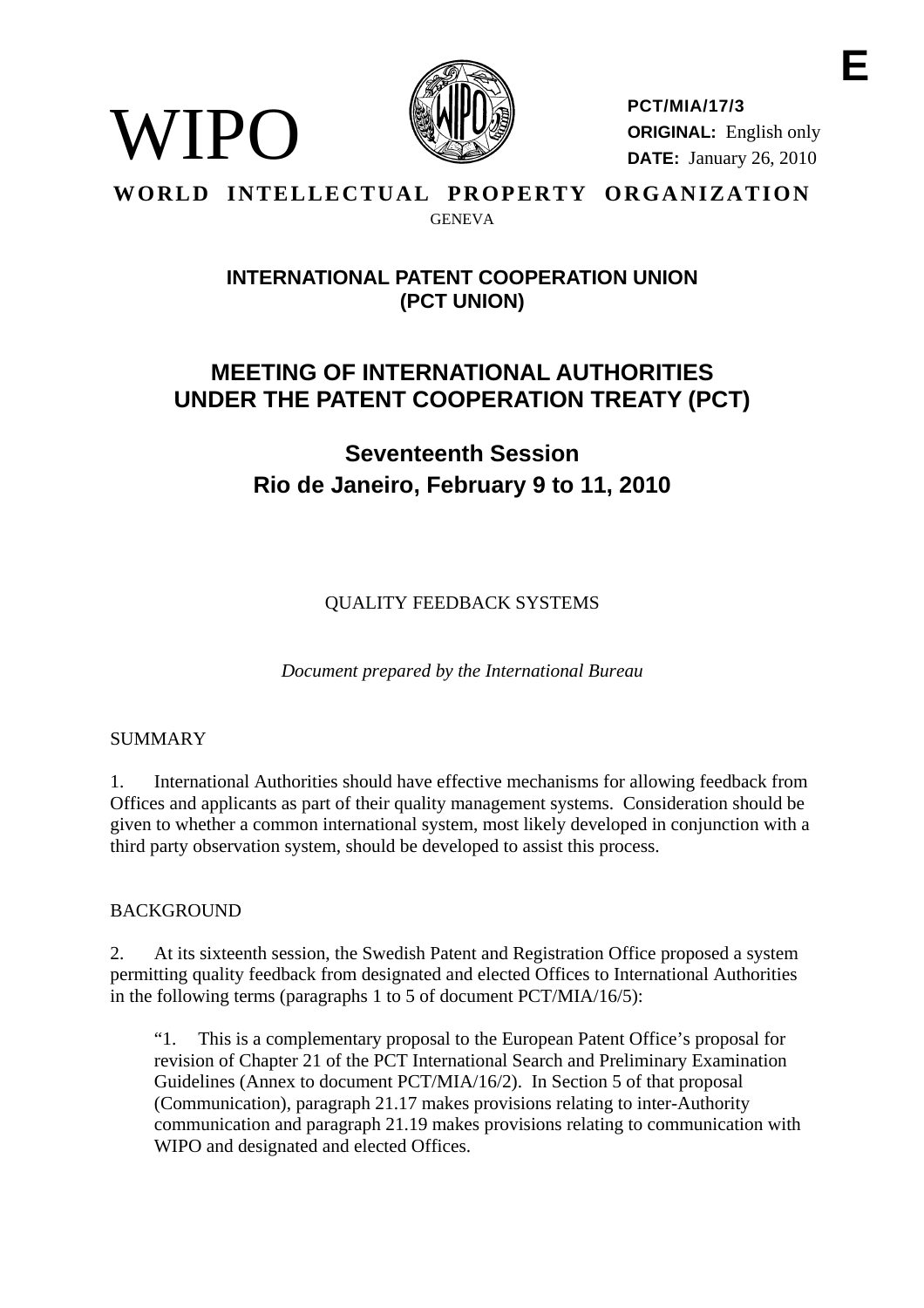"2. Paragraph 21.19 of that proposal states that Authorities need 'to allow prompt feedback from them so that potential systematic issues can be elevated and addressed'. This requires that the Authorities must provide for effective communication with other Authorities, the International Bureau and designated and elected Offices.

"3. The Swedish Patent and Registration Office therefore suggests that in order to enhance this communication the International Bureau could provide an e-based feedback system accessible from their homepage *www.wipo.int/pct*.

"4. The feedback system could contain an easy electronic fill-out form where it would be possible to inform on: Country to which the feedback is directed, PCT file number(s), etc., for example.

"5. As the feedback is sent, only the Authority addressed can access the information. Of course it would be optional both to send and receive feedback.



3. The Meeting "agreed that the Secretariat should, in consultation with the Swedish Patent and Registration Office, develop more detailed proposed system requirements with a view to establishing an e-based feedback system, for consideration by the Meeting at its next session" (paragraph 63 of document PCT/MIA/16/15).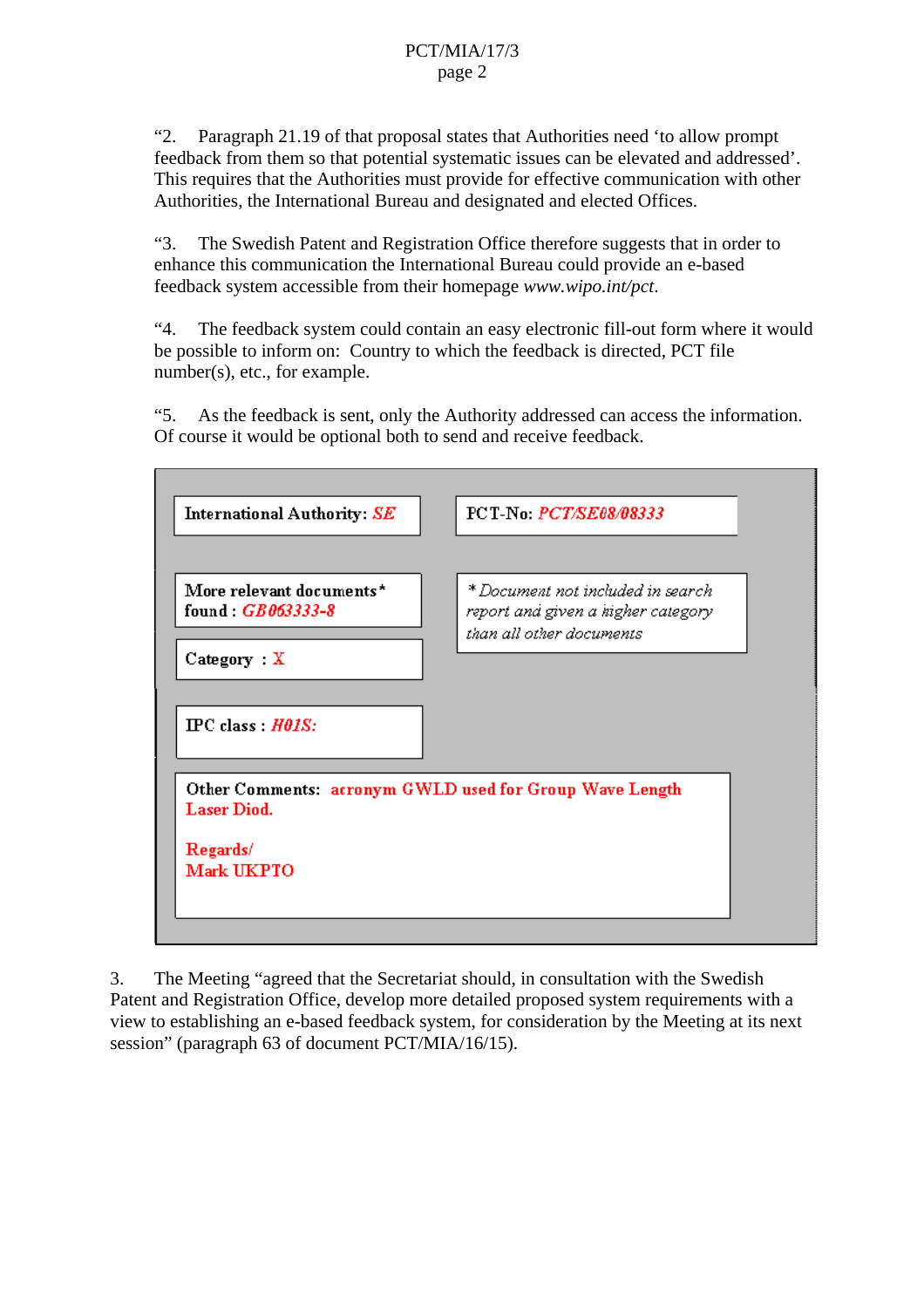## PCT/MIA/17/3 page 3

#### BUSINESS REQUIREMENTS

4. In the context of search reports and international preliminary reports on patentability under the PCT, feedback can serve at least two purposes which are distinct but complementary:

 (a) Giving appropriate feedback to the International Authority may assist in identifying systemic issues and addressing them to improve the processing of future cases.

 (b) Identifying deficiencies in individual reports may assist other national Offices in ensuring that an effective review is made of the patentability of the individual international application according to the relevant national law.

5. Consequently, it would be desirable if any feedback mechanism was designed to allow at least information on newly found, more relevant citations to be made available publicly, in addition to more private feedback on the underlying reasons for the citations (or other perceived deficiencies) found, such as on relevant classification terms or databases which should be searched for the particular invention.

6. Any system must avoid introducing additional burdens for examiners in designated Offices and offer sufficient information to International Authorities to allow either individual examiners or central quality reviewers to quickly analyze the information and learn something useful from it.

#### SYSTEM PROPOSAL

7. It appears that, in many respects, the requirements of any such system are quite similar to those of the third party observation system described in document PCT/MIA/17/2. Consequently, it is proposed that, if a centralized quality feedback system is desired, the two systems should be developed together.

#### Routes for Giving Feedback

8. It is proposed that the system should offer at least two routes of access for giving feedback.

9. Firstly, the examiner should be able to make a comment in almost exactly the same way as a third party using a special login to the third party observation system. That system should automatically recognize logins from designated Offices over a secure connection (for example, recognizing a fixed IP address or a WIPO high level certificate held by the Office). The examiner in that Office should then be able to make all of the same public comments as any third party, together with additional options such as private comments on the classifications searched, databases searched or other matters.

10. Secondly, the system should permit the same information to be uploaded in an automated fashion, for example, using Web services, to deliver the same contents as would be typed into any of the fields based on an automated process. For example, on creation of the first national search or examination report, a system might identify all of the "X" and "Y" category citations which had not appeared in the international search report and automatically